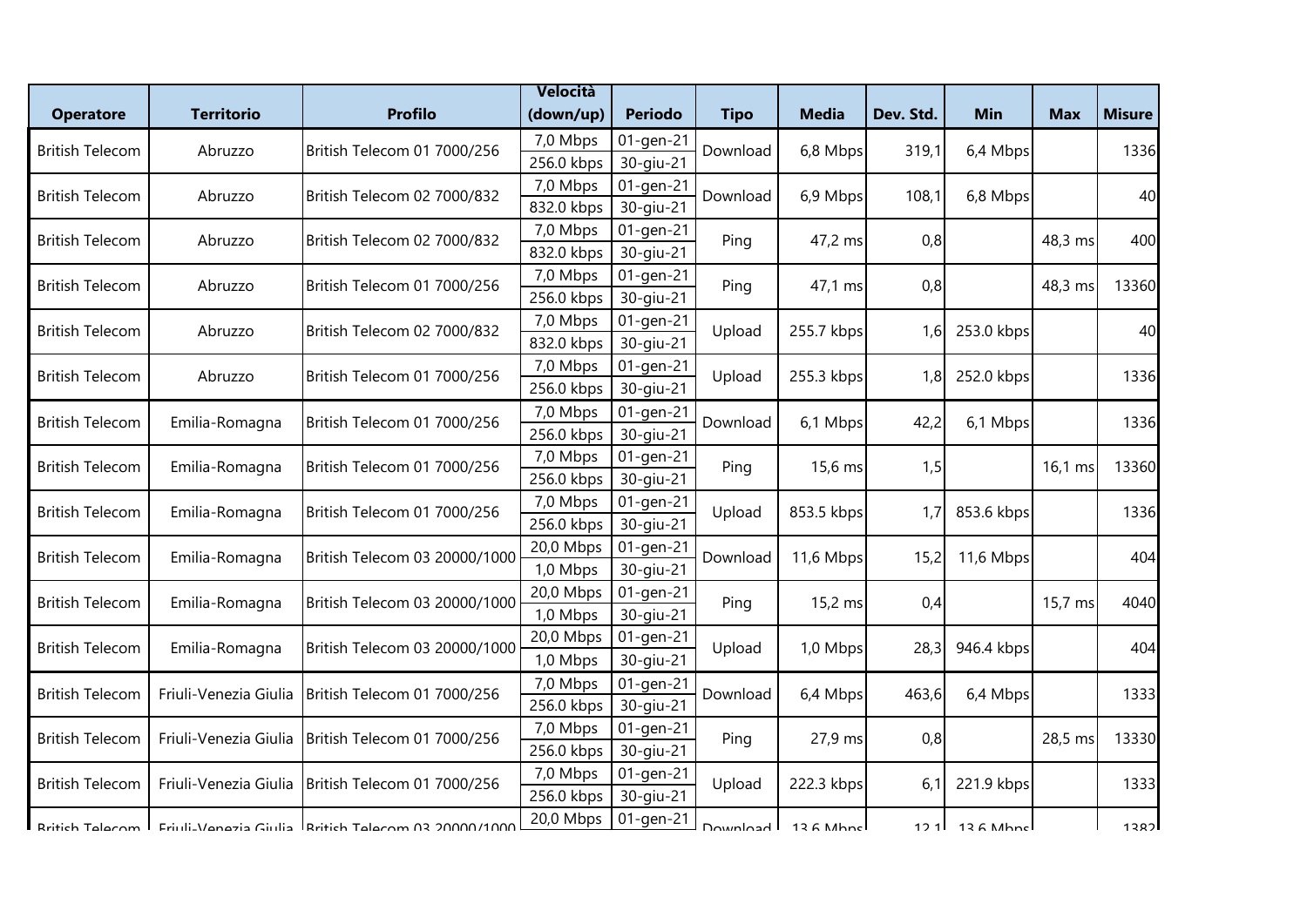| וווטסים וכונותו        |                       | THUIP VEHEZIA URHA   DHUSH TEIECOHTU J ZUUUU/ TUUU | 1,0 Mbps   | 30-giu-21 | <b>DUWITIUAU</b> | וכקטומו טירו | $1 \leq r$ | וכקטואו טירו |         | 1JUL  |  |  |
|------------------------|-----------------------|----------------------------------------------------|------------|-----------|------------------|--------------|------------|--------------|---------|-------|--|--|
| <b>British Telecom</b> |                       | British Telecom 03 20000/1000                      | 20,0 Mbps  | 01-gen-21 | Ping             | 24,5 ms      | 0,5        |              |         |       |  |  |
|                        | Friuli-Venezia Giulia |                                                    | 1,0 Mbps   | 30-giu-21 |                  |              |            |              | 24,9 ms | 13820 |  |  |
| <b>British Telecom</b> | Friuli-Venezia Giulia |                                                    | 20,0 Mbps  | 01-gen-21 | Upload           | 931.5 kbps   | 1,6        |              |         |       |  |  |
|                        |                       | British Telecom 03 20000/1000                      | 1,0 Mbps   | 30-giu-21 |                  |              |            | 929.7 kbps   |         | 1382  |  |  |
|                        |                       |                                                    | 7,0 Mbps   | 01-gen-21 | Download         | 6,4 Mbps     | 247,8      | 6,4 Mbps     |         |       |  |  |
| <b>British Telecom</b> | Lazio                 | British Telecom 01 7000/256                        | 256.0 kbps | 30-giu-21 |                  |              |            |              |         | 1331  |  |  |
|                        |                       |                                                    | 7,0 Mbps   | 01-gen-21 | Ping             |              |            |              |         |       |  |  |
| <b>British Telecom</b> | Lazio                 | British Telecom 01 7000/256                        | 256.0 kbps | 30-giu-21 |                  | 13,5 ms      | 3,1        |              | 20,9 ms | 13310 |  |  |
|                        |                       |                                                    | 7,0 Mbps   | 01-gen-21 |                  |              |            |              |         |       |  |  |
| <b>British Telecom</b> | Lazio                 | British Telecom 01 7000/256                        | 256.0 kbps | 30-giu-21 | Upload           | 225.8 kbps   | 6,3        | 225.8 kbps   |         | 1331  |  |  |
| <b>British Telecom</b> | Lazio                 |                                                    | 20,0 Mbps  | 01-gen-21 |                  | 14,2 Mbps    | 37         | 14,2 Mbps    |         | 1383  |  |  |
|                        |                       | British Telecom 03 20000/1000                      | 1,0 Mbps   | 30-giu-21 | Download         |              |            |              |         |       |  |  |
| <b>British Telecom</b> | Lazio                 | British Telecom 03 20000/1000                      | 20,0 Mbps  | 01-gen-21 | Ping             | $9,7$ ms     |            |              | 17,2 ms | 13830 |  |  |
|                        |                       |                                                    | 1,0 Mbps   | 30-giu-21 |                  |              |            |              |         |       |  |  |
| <b>British Telecom</b> | Lazio                 | British Telecom 03 20000/1000                      | 20,0 Mbps  | 01-gen-21 | Upload           | 948.6 kbps   | 8,5        | 932.4 kbps   |         | 1383  |  |  |
|                        |                       |                                                    | 1,0 Mbps   | 30-giu-21 |                  |              |            |              |         |       |  |  |
| <b>British Telecom</b> | Liguria               | British Telecom 01 7000/256                        | 7,0 Mbps   | 01-gen-21 | Download         | 6,9 Mbps     | 24,1       | 6,9 Mbps     |         | 1321  |  |  |
|                        |                       |                                                    | 256.0 kbps | 30-giu-21 |                  |              |            |              |         |       |  |  |
| <b>British Telecom</b> | Liguria               | British Telecom 01 7000/256                        | 7,0 Mbps   | 01-gen-21 | Ping             | 30,6 ms      | 0,7        |              | 31,7 ms | 13210 |  |  |
|                        |                       |                                                    | 256.0 kbps | 30-giu-21 |                  |              |            |              |         |       |  |  |
| <b>British Telecom</b> | Liguria               | British Telecom 01 7000/256                        | 7,0 Mbps   | 01-gen-21 | Upload           | 255.4 kbps   | 2,6        | 250.5 kbps   |         | 1321  |  |  |
|                        |                       |                                                    | 256.0 kbps | 30-giu-21 |                  |              |            |              |         |       |  |  |
| <b>British Telecom</b> | Liguria               | British Telecom 03 20000/1000                      | 20,0 Mbps  | 01-gen-21 | Download         | 19,5 Mbps    | 650,1      | 19,2 Mbps    |         | 1373  |  |  |
|                        |                       |                                                    | 1,0 Mbps   | 30-giu-21 |                  |              |            |              |         |       |  |  |
| <b>British Telecom</b> | Liguria               | British Telecom 03 20000/1000                      | 20,0 Mbps  | 01-gen-21 | Ping             | 37,9 ms      | 0,8        |              | 38,6 ms | 13730 |  |  |
|                        |                       |                                                    | 1,0 Mbps   | 30-giu-21 |                  |              |            |              |         |       |  |  |
| <b>British Telecom</b> | Liguria               | British Telecom 03 20000/1000                      | 20,0 Mbps  | 01-gen-21 | Upload           | 1,1 Mbps     | 30,5       | 1,1 Mbps     |         | 1373  |  |  |
|                        |                       |                                                    | 1,0 Mbps   | 30-giu-21 |                  |              |            |              |         |       |  |  |
| <b>British Telecom</b> |                       | British Telecom 01 7000/256<br>Molise              | 7,0 Mbps   | 01-gen-21 | Download         | 6,9 Mbps     | 269,2      | 6,9 Mbps     |         | 1333  |  |  |
|                        |                       |                                                    | 256.0 kbps | 30-giu-21 |                  |              |            |              |         |       |  |  |
| <b>British Telecom</b> | Molise                | British Telecom 01 7000/256                        | 7,0 Mbps   | 01-gen-21 | Ping             | 33,9 ms      | 0,8        |              | 35,1 ms | 13330 |  |  |
|                        |                       |                                                    |            |           | 256.0 kbps       | 30-giu-21    |            |              |         |       |  |  |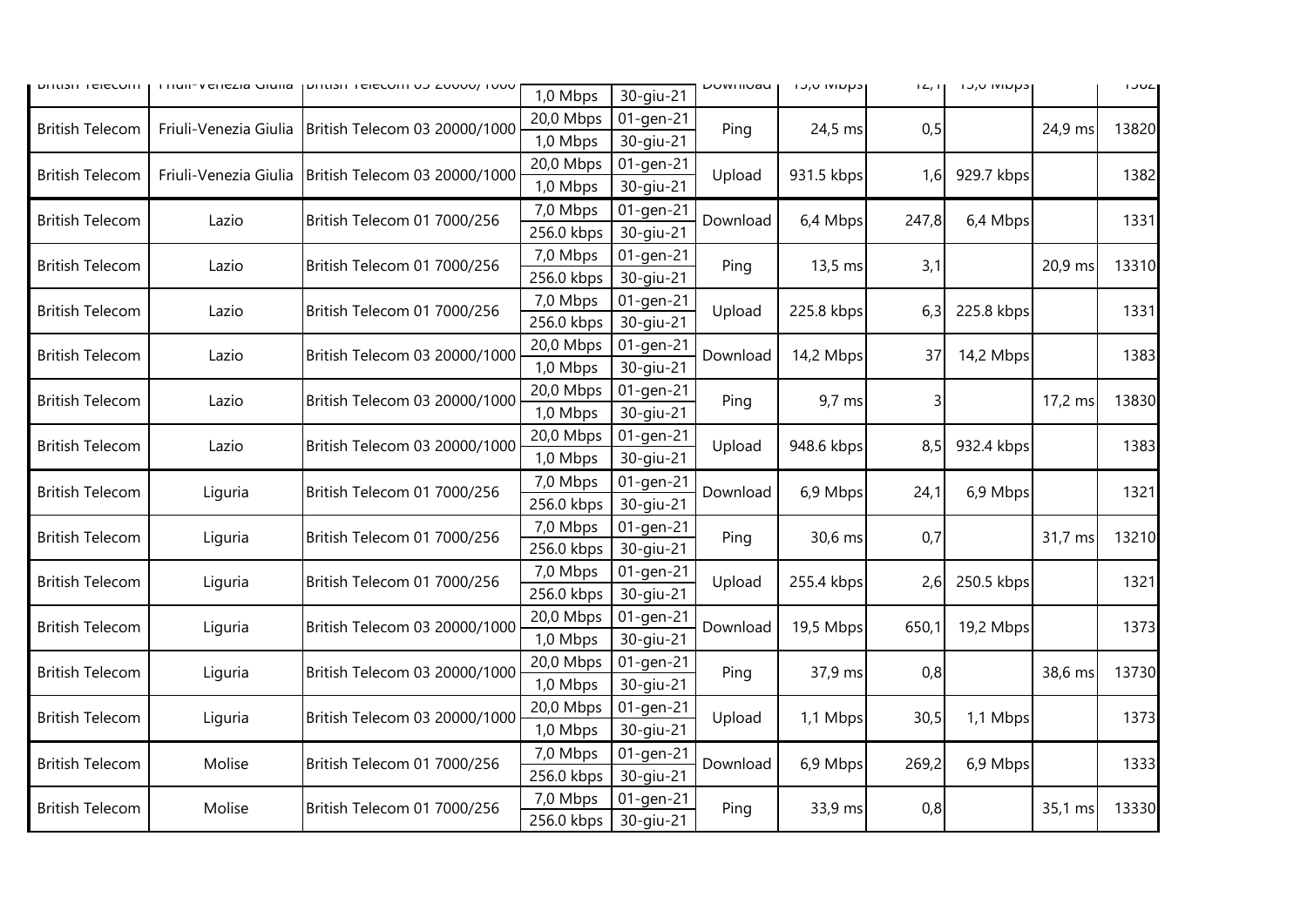| <b>British Telecom</b>           | Molise         | British Telecom 01 7000/256                                           | 7,0 Mbps               | 01-gen-21              | Upload           | 255.3 kbps          | 1,8          | 250.6 kbps       |         | 1333  |
|----------------------------------|----------------|-----------------------------------------------------------------------|------------------------|------------------------|------------------|---------------------|--------------|------------------|---------|-------|
|                                  |                |                                                                       | 256.0 kbps             | 30-giu-21              |                  |                     |              |                  |         |       |
| <b>British Telecom</b><br>Molise |                | British Telecom 03 20000/1000                                         | 20,0 Mbps              | 01-gen-21              | Download         | 19,2 Mbps           | 49,1         | 19,1 Mbps        |         | 1382  |
|                                  |                | 1,0 Mbps                                                              | 30-giu-21              |                        |                  |                     |              |                  |         |       |
| <b>British Telecom</b><br>Molise |                | British Telecom 03 20000/1000                                         | 20,0 Mbps              | 01-gen-21              | Ping             | 33,5 ms             | 0,5          |                  | 34,1 ms | 13820 |
|                                  |                |                                                                       | 1,0 Mbps               | 30-giu-21              |                  |                     |              |                  |         |       |
| <b>British Telecom</b>           | Molise         | British Telecom 03 20000/1000                                         | 20,0 Mbps              | 01-gen-21              | Upload           | 1,0 Mbps            | 0,1          | 1,0 Mbps         |         | 1382  |
|                                  |                |                                                                       | 1,0 Mbps               | 30-giu-21              | Download         |                     |              | 4,9 Mbps         |         |       |
| <b>British Telecom</b>           | Sardegna       | British Telecom 02 7000/832                                           | 7,0 Mbps<br>832.0 kbps | 01-gen-21<br>30-giu-21 |                  | 4,9 Mbps            | 6,6          |                  |         | 1380  |
|                                  |                |                                                                       | 7,0 Mbps               | 01-gen-21              |                  |                     |              |                  |         |       |
| <b>British Telecom</b>           | Sardegna       | British Telecom 01 7000/256                                           | 256.0 kbps             | 30-giu-21              | Download         | 6,8 Mbps            | 128,2        | 6,7 Mbps         |         | 1335  |
|                                  |                |                                                                       | 7,0 Mbps               | 01-gen-21              |                  |                     |              |                  |         |       |
| <b>British Telecom</b>           | Sardegna       | British Telecom 02 7000/832                                           | 832.0 kbps             | 30-giu-21              | Ping             | 64,1 ms             | 8,3          |                  | 75,5 ms | 13800 |
| <b>British Telecom</b>           |                | British Telecom 01 7000/256                                           | 7,0 Mbps               | 01-gen-21              | Ping             | 67,6 ms             | 8,4          |                  |         |       |
|                                  | Sardegna       |                                                                       | 256.0 kbps             | 30-giu-21              |                  |                     |              |                  | 79,9 ms | 13350 |
| <b>British Telecom</b>           | Sardegna       | British Telecom 01 7000/256                                           | 7,0 Mbps               | 01-gen-21              | Upload           | 255.1 kbps          | 7,2          | 250.4 kbps       |         |       |
|                                  |                |                                                                       | 256.0 kbps             | 30-giu-21              |                  |                     |              |                  |         | 1335  |
|                                  |                | British Telecom 02 7000/832                                           | 7,0 Mbps               | 01-gen-21              |                  | 777.6 kbps          |              | 777.4 kbps       |         |       |
| <b>British Telecom</b>           | Sardegna       |                                                                       | 832.0 kbps             | 30-giu-21              | Upload           |                     | 0,3          |                  |         | 1380  |
|                                  | <b>Sicilia</b> |                                                                       | 7,0 Mbps               | 01-gen-21              | Download<br>Ping | 7,2 Mbps<br>36,1 ms | 280,6<br>7,1 | 7,3 Mbps         |         |       |
| <b>British Telecom</b>           |                | British Telecom 01 7000/256                                           | 256.0 kbps             | 30-giu-21              |                  |                     |              |                  |         | 1335  |
|                                  |                |                                                                       | 7,0 Mbps               | 01-gen-21              |                  |                     |              |                  |         |       |
| <b>British Telecom</b>           | <b>Sicilia</b> | British Telecom 01 7000/256                                           | 256.0 kbps             | 30-giu-21              |                  |                     |              |                  | 42,0 ms | 13350 |
|                                  | Sicilia        | British Telecom 01 7000/256                                           | 7,0 Mbps               | 01-gen-21              | Upload           | 282.9 kbps          | 2,9          | 280.6 kbps       |         |       |
| <b>British Telecom</b>           |                |                                                                       | 256.0 kbps             | 30-giu-21              |                  |                     |              |                  |         | 1335  |
|                                  |                |                                                                       | 20,0 Mbps              | 01-gen-21              |                  |                     |              |                  |         |       |
| <b>British Telecom</b>           | Sicilia        | British Telecom 03 20000/1000                                         | 1,0 Mbps               | 30-giu-21              | Download         | 15,3 Mbps           | 34,7         | 15,2 Mbps        |         | 1381  |
|                                  | Sicilia        | British Telecom 03 20000/1000                                         | 20,0 Mbps              | 01-gen-21              | Ping             | 34,0 ms             | 7,1          |                  | 39,5 ms | 13810 |
| <b>British Telecom</b>           |                |                                                                       | 1,0 Mbps               | 30-giu-21              |                  |                     |              |                  |         |       |
| <b>British Telecom</b>           | Sicilia        | British Telecom 03 20000/1000                                         | 20,0 Mbps              | 01-gen-21              | Upload           | 931.1 kbps          | 17,3         | 893.1 kbps       |         | 1381  |
|                                  |                |                                                                       | 1,0 Mbps               | 30-giu-21              |                  |                     |              |                  |         |       |
|                                  |                | Rritich Telecom   Trentino-Alto Adige   Rritich Telecom 03 20000/1000 | 20,0 Mbps              | 01-gen-21              | Download L       | 13 & Mhncl          |              | $5331$ 138 Mhncl |         | 1370  |
|                                  |                |                                                                       |                        |                        |                  |                     |              |                  |         |       |